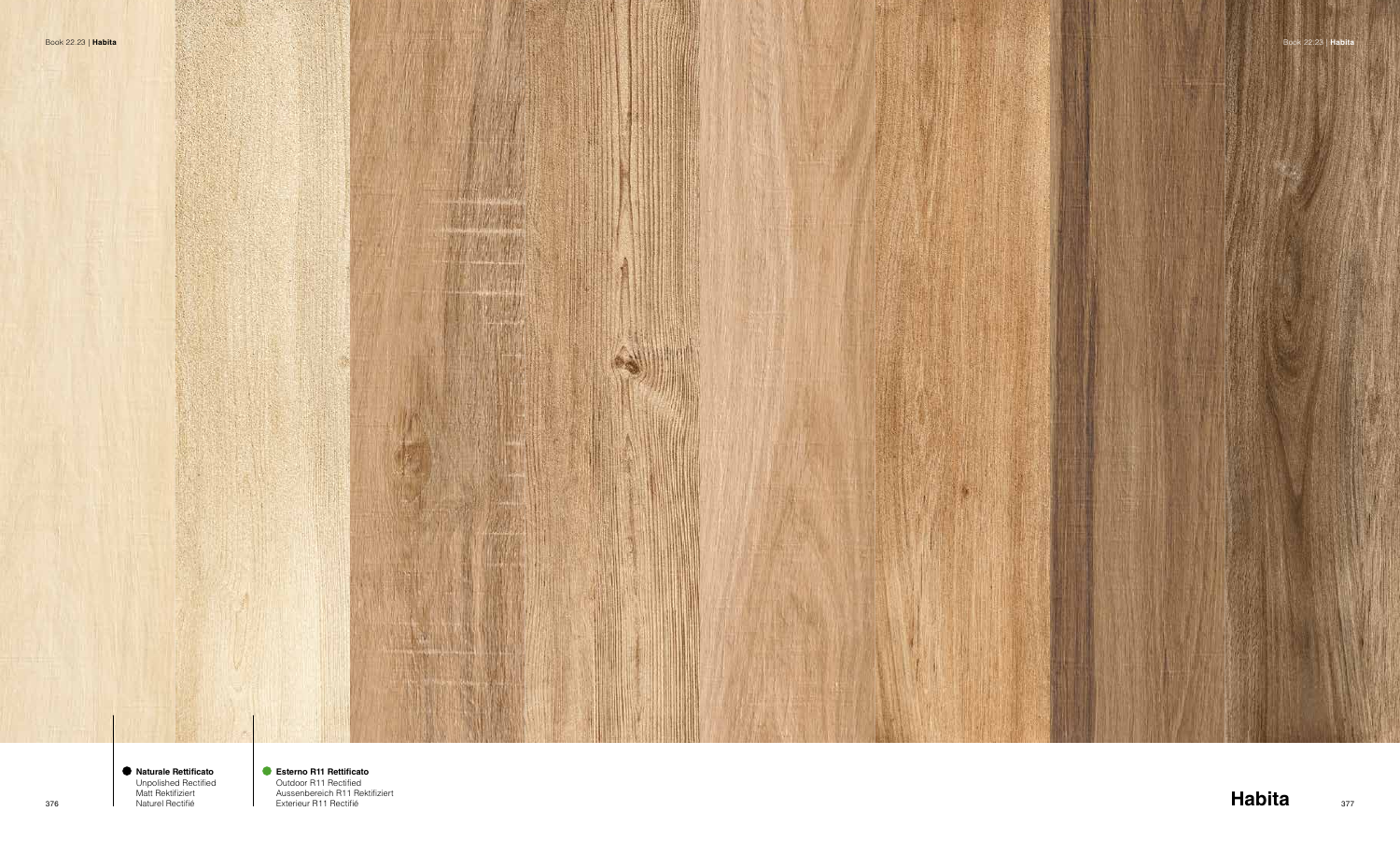



**START START** 

**ELECTR**